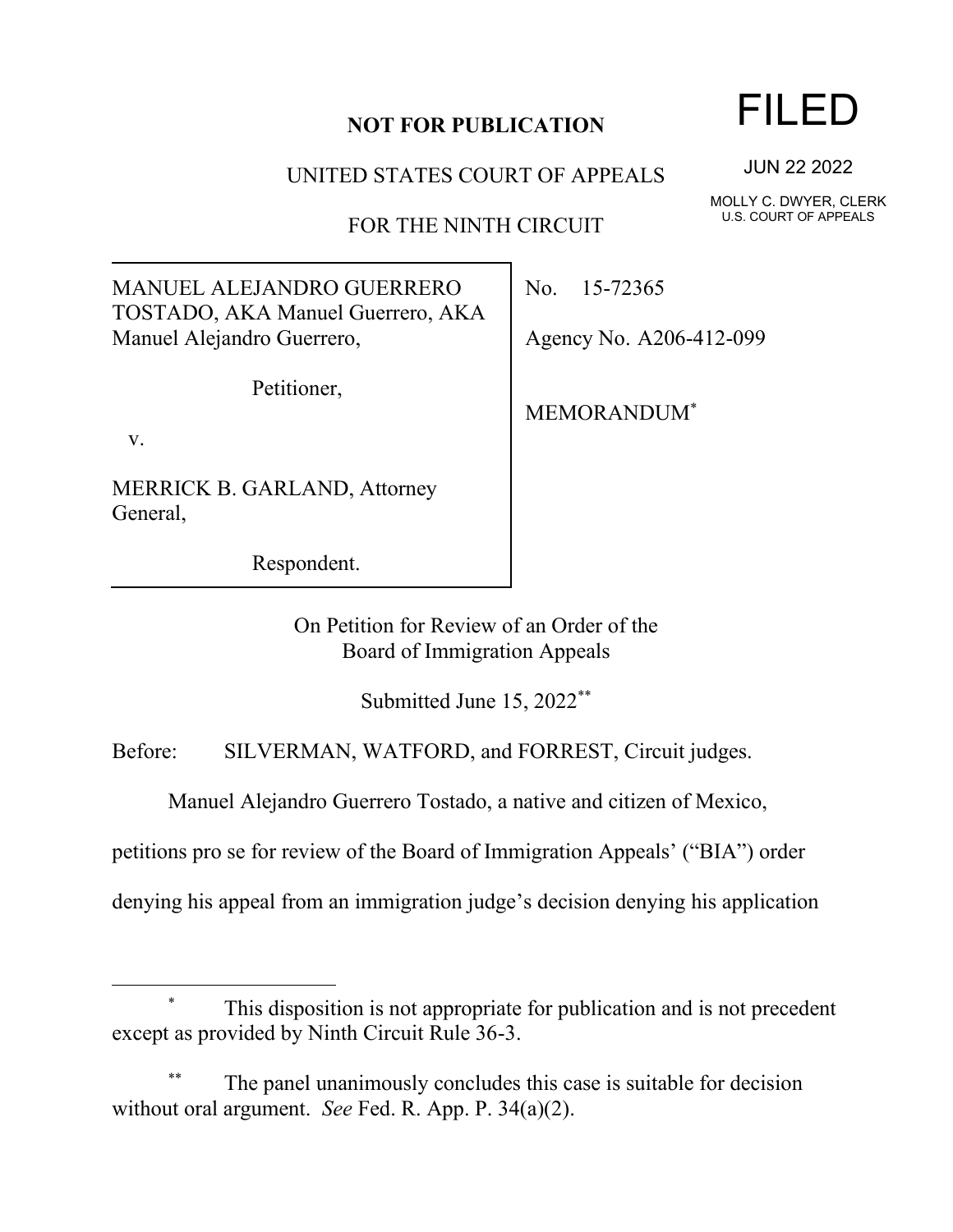for asylum, withholding of removal, and relief under the Convention Against Torture ("CAT"). We have jurisdiction under 8 U.S.C. § 1252. We review for substantial evidence the agency's factual findings. *Zehatye v. Gonzales*, 453 F.3d 1182, 1184-85 (9th Cir. 2006). We deny the petition for review.

In his opening brief, Guerrero Tostado does not raise, and therefore waives, any challenge to the agency's dispositive determination that his asylum application is time-barred. *See Lopez-Vasquez v. Holder*, 706 F.3d 1072, 1079-1080 (9th Cir. 2013) (issues not specifically raised and argued in a party's opening brief are waived).

Substantial evidence supports the determination that Guerrero Tostado failed to establish that the harm he experienced or fears in Mexico was or would be on account of a protected ground. *See Ayala v. Holder*, 640 F.3d 1095, 1097-98 (9th Cir. 2011) (applicant did not establish nexus to a particular social group where past harm was motivated by reprisal); *Grava v. INS*, 205 F.3d 1177, 1181 n.3 (9th Cir. 2000) ("Purely personal retribution is, of course, not persecution on account of political opinion."). We reject as unsupported by the record Guerrero Tostado's contentions that the BIA failed to address issues or otherwise erred in analyzing withholding of removal. Thus, Guerrero Tostado's withholding of removal claim fails.

Substantial evidence also supports the agency's denial of CAT relief because